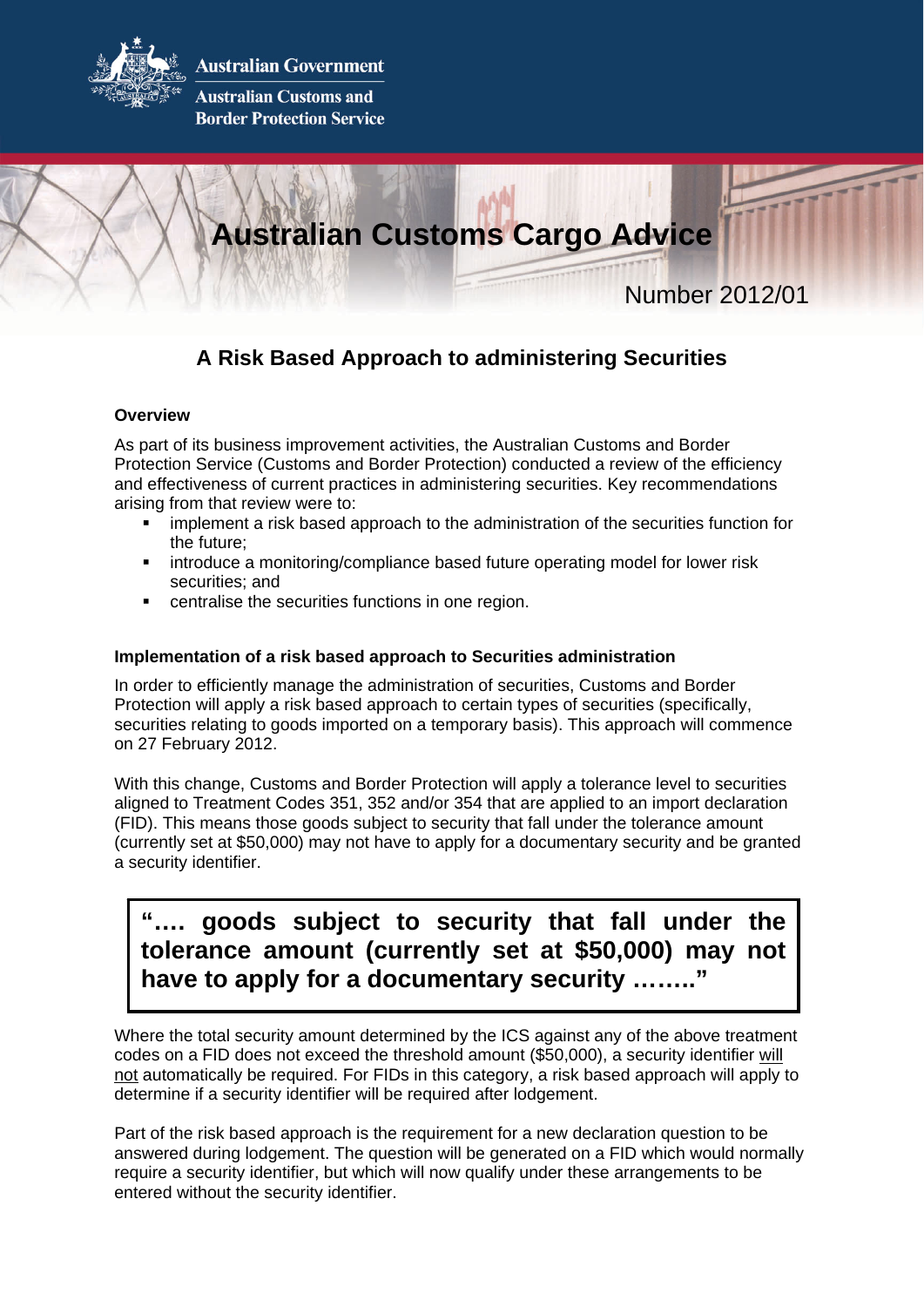Importers (or Customs Brokers acting on their behalf) should note, that answering "Yes" to this question, means the FID may be subject to "*red line*" processing, and that they must adhere to the requirements and conditions associated with the relevant temporary importation. A "No" answer will require a security identifier and the completion and lodgement of a Form 46 or B46AA, as per the current process.

The Import Declaration Advice will notify users if the FID is subject to "*red line*" processing. If the FID receives a CLEAR status then a security identifier will not be required.

Where the total security amount determined by the ICS against the treatment code on the FID exceeds the threshold amount (\$50,000) then a security identifier will be required as per the current process.

## **Centralisation of Securities function**

In addition to implementing a risk based approach to the administration of securities, another key outcome of the review was to centralise the location of the securities function. Customs and Border Protection can confirm that the centralised securities function is currently being established in the Brisbane office and will be known as 'National Temporary Imports & Securities' (NTIS).

## **ICS Securities Report**

In order to aid industry in managing securities lodged with Customs and Border Protection an on demand report (by ICS users) will be available when it is fully developed and tested in the ICS. It is expected that this report will be available late 2012.

In the interim Customs and Border Protection will generate reports when a written request is submitted.

For reports please email [ntis@customs.gov.au](mailto:ntis@customs.gov.au)

Parameters to be specified are:

| <b>Selection Parameter</b> |                                                          | <b>Description</b> | <b>Valid Values</b>                       |
|----------------------------|----------------------------------------------------------|--------------------|-------------------------------------------|
| 1.                         | <b>FID Date of Finalisation</b>                          | From - To          |                                           |
| 2.                         | Security Date of Finalisation                            | From - To          |                                           |
| 3.                         | <b>TRT Code</b>                                          |                    | Either: All, 351, 352 or 354              |
|                            | 4. Port of Destination                                   |                    | All, then each capital                    |
| 5.                         | Security ID                                              | Optional           |                                           |
| 6.                         | Importer ABN/CCID                                        | Optional           |                                           |
|                            | 7. Tariff Chapter and/or Heading                         | Optional           | 2-digit (chapter) or 4-digit<br>(heading) |
| 8.                         | Customs Value (CVAL) range                               | Optional           |                                           |
| 9.                         | <b>Total Security Liability</b><br>Amount (Header) range | Optional           |                                           |

## **Compliance Assurance**

Customs and Border Protection will continue to undertake audits and other compliance activities in relation to FIDs that make use of Treatment Codes 351, 352 and/or 354. FIDs that are "green lined" will also be subject to normal compliance assessment and review.